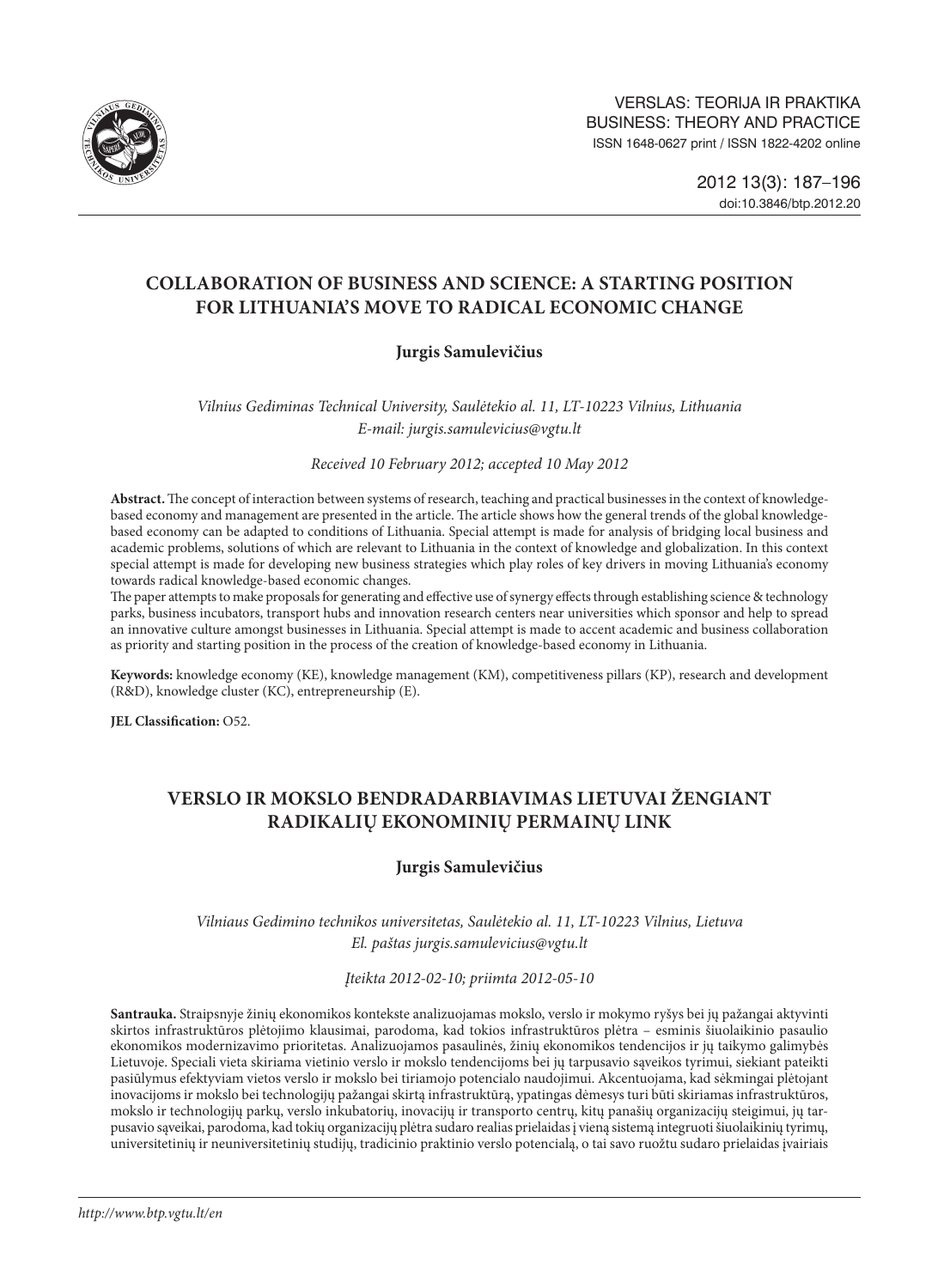pavidalais generuoti ir tobulinti inovacinę šalies verslo kultūrą, tam reikalui sėkmingai pritaikant sinergetinį efektą. Straipsnyje rodoma, kaip šios priemonės leistų sėkmingai spręsti tarptautinių ryšių plėtojimo ir konkurencingumo tarptautinėse rinkose stiprinimą globalizacijos sąlygomis.

**Reikšminiai žodžiai:** žinių ekonomika (ŽE), žinių valdymas (ŽV), tyrimai ir plėtra (TP), žinių klasteris (ŽK), verslumas (V).

#### **1. Introduction**

Processes of business and science collaboration via creation of knowledge economy are analyzed in many scientific works and could be defined as a system of interaction between different institutions (Goeransson, Soederberg 2005; Huseman, Godman 1999; Lahti 2007; Melnikas *et al*. 2000; Melnikas 2008a, b; Melnikas, Samulevičius 2010; Samulevičius, Samonis 2005, 2006; Samulevičius 2006a, b, c, 2007, 2008, 2009).

New methods of strategic management and competitiveness-boosting networking based on knowledge management are presented in the article. The main strategy is the strengthening of Lithuania's knowledge economy via collaboration of knowledge intensive business and science.

*The aim of the article.* The paper aims at emphasizing the importance of bridging science and business together having a target to show Lithuania's move to knowledge institutions such as integrated business centers, transport hubs, and also to present the vision and the challenges of these projects and institutions.

*Research objective and methods.* The researcher attempted to approach the subject using statistical and institutional research couched in the analysis terms as well as using a modified Harvard-style Lithuania's case study. The researcher also attempted to study actual empirical/practical processes, as they have been experienced in transition economies such as Lithuania thus bringing important evidence and empirical insights into the subject of the analysis.

*Research results.*The bridging science and business together via creating a network of knowledge institutions and projects is a wave of future, which represents new science and business opportunities and sponsors to realize "latecomer's advantage" by leapfrogging to the technologies and models of doing business in Post Communist and other emerging market countries, which are new for Western countries as well.

### **2. What do we know about new nature of business, competitiveness and tendencies of knowledge economies development?**

Knowledge is a power. In today's era of knowledge-based economies, constantly changing business environments, severe competition and globalization, gaining the knowledge edge will greatly empower organizations to stay on the cutting edge. Technological developments in the 21st century have transformed the majority of wealth-creating work from physically-based to knowledge-based. Technology and knowledge are now the key factors of production. With increased mobility of information and the global workforce, knowledge and expertise can be transported instantaneously around the world, and any advantage gained by one company can be eliminated by competitive improvements overnight. The only comparative advantage a company will enjoy will be its process of innovation–combining market and technology know-how with the creative talents of knowledge workers to solve a constant stream of competitive problems and what is important that we have ability to derive value from information. We live now in information society where a knowledge economy and knowledge management is essential (Enterweb 2012). This paper aims at emphasizing knowledge-based economy and knowledge management in the new information society.

Knowledge-based economy is constantly renewed by competitive economy of new knowledge, the core of which is to apply new knowledge in economic processes.

The success of knowledge economy depends on the interaction between national knowledge basis and innovation systems. Development tendencies of knowledge-based economy in different countries and regions are variable. The authors of scientific research maintain that the USA is a cradle of knowledge economy and forecast that the same development trends will continue till 2020. According to an expert, Japan is one of the leading countries in knowledgebased economy. But the following question arises: at what level is the EU? (The global trends 2015).

The aim of the Lisbon Special European Council of 23–24 March 2000 was to invigorate that EU should become the most competitive and dynamic knowledge-based economy in the world. The implementation of the Lisbon Strategy provided for developing research and innovatory enterprises by creating innovations in all fields of human activities, by creating and using new technologies, by promoting competition, by supporting education, improving the social policy and consolidating the free market. Looking at the current region of European development trends it seems that the initial implementation of the Lisbon strategic goal was difficult, that is why in 2004 it was reassessed and the goal was revised. That strategy was based on three main directions of the development: research and innovations was the main propeller of the growth for Europe having target Europe to become more attractive to investors and businesses. This could be done by consolidating the social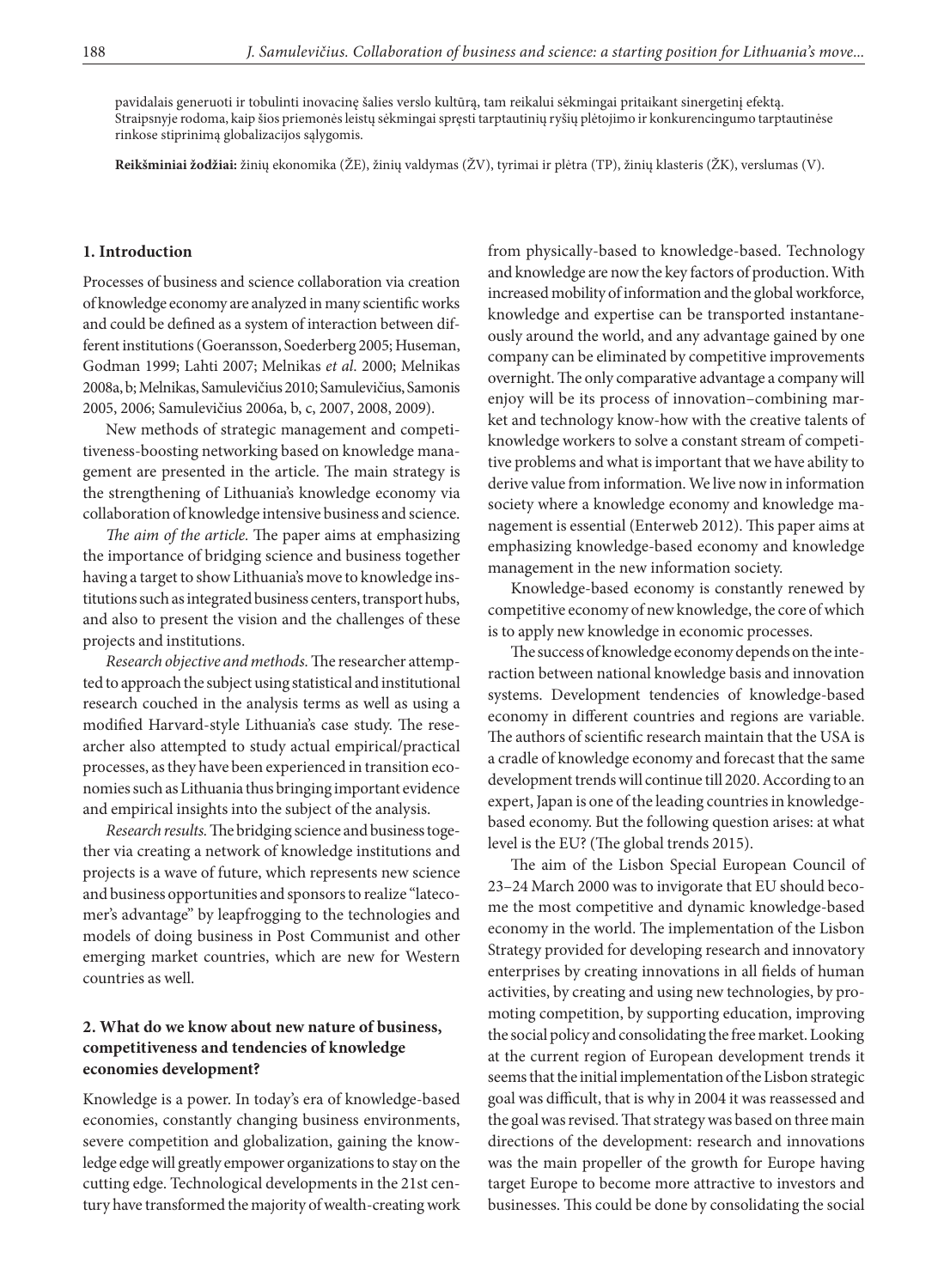model of Europe, which was based on a general activity and a larger social community. The social science in Europe needs well trained scholars, the resources of time and equipment to gather data, skills and tools in order to analyse the multifaceted information and finally, the social science needs willingness of policy makers to listen to the evidence and to conclusions of social scientists for the ability to communicate its findings for solving local problems which arise from global context.

# **3. Knowledge-based economy creation process: the challenges for Lithuania**

Lithuania also formulated its purposes. The Government and Council for National strategy approved the Lithuanian information community strategy of development till the years 2010 and 2030. The following directions can be distinguished: competence of the population and the social community, the resumption of public administration and knowledge-based economy. To ensure a rapid development of knowledge economy, it is important that macro- economy should be stable and strong. A national political consensus was reached and the national agreement was signed calling for Lithuania to become a knowledge-based economy. The term "knowledge economy" has been coined to reflect the increase in importance of knowledge as a critical factor for economic performance. Lithuania together with researchers in different European countries was prepared for developing collaboration and scientific synergy in areas where European scale and scope are required to reach the critical mass necessary for top-class science in a global context.

The decision was made, that further development of the knowledge economy infrastructure (e.g. better access to high-speed Internet) is needed. That will necessitate a better public sector-private sector collaboration so as to arrive at innovative management models and strategies underpinning the knowledge economy in Lithuania.

Europe has recognized Lithuania as the prime transport centre in the region linking the EU and the East (Fig. 1). Therefore country is prepared to become a part of two EU priority transport corridors: West – East and South – North.

North – South direction: I corridor (the VIA BALTICA highway and the RAIL BALTICA railway), connecting Tallinn – Riga – Saločiai – Panevėžys – Kaunas – Kalvarija – Warsaw; and I A corridor (Tallinn – Riga – Šiauliai – Tauragė – Kaliningrad); East – West corridor: IX corridor, IX B corridor branch (Kiev – Minsk – Vilnius – Klaipėda) and IX D corridor (Kaunas – Kaliningrad). These corridors are as a key for an effective development, safe and environmentally friendly handling of the increasing amount of goods going East – West and North – South. Moreover, it helps to enhance sustainable transportation and smart IT solutions in the field of transport. As a result, these corridors stimulate the economic growth and business development.



**Fig. 1.** EU's prime transport hub and interconnection of international transport corridors (Air, rail, sea and highway routes)

Source: www.investlithuania.com

Having a target to gain ranking and competitiveness, government has set a strategic goal for Lithuania to become the Northern Europe Service Hub by 2015–2030 with the share of exports of services making approximately 1/3 of Lithuania's total exports and 1/3 of total FDI in Lithuania settling down in the service sector.

## **4. Lithuanian geopolitics, business environment and infrastructure as a key driver of Lithuania's move towards dynamic and knowledge-based growth**

After two decades of the post-communist transformation and large scale experimentation with the European integration, Lithuania needs to speed up and modernize the economy to arrive at viable 21st century global models. The big challenge before the country therefore is how to target the entire globe as Lithuania's current or potential market in order to induce entirely new perspectives and create many more advanced opportunities for the young, newly educated people. In case these problems are not solved in time, many of them will emigrate and thus condemn Lithuania to further transitional threats in its development on Europe's periphery.

*a) Strategic European location and infrastructure.*

Having in mind that the French National Geographic Institute has concluded that Europe's geographical centre is situated 26 km North of Vilnius (this is now registered in the Guinness book of World Records), Lithuanian business market is very easy to access, because of the geographical proximity, which can serve for incubation of new technologies. Moreover, location of the country, which imagines its business opportunity to beat the crossroads of such three huge markets as EU (Western Europe and Scandinavian), BSR (The Baltic Sea Region Innovation Network) and Eastern market (Russia and CIS (Commonwealth of Independent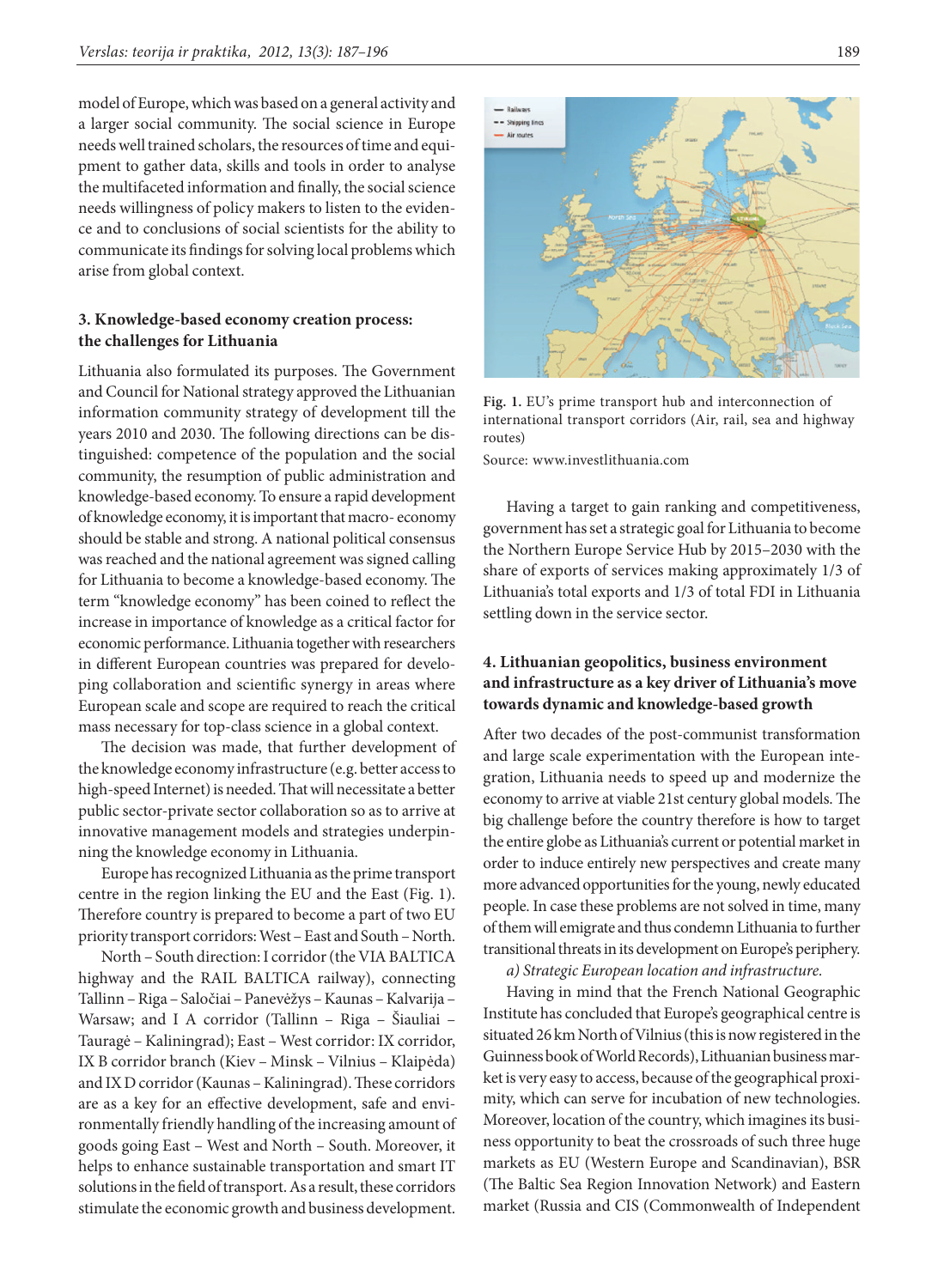States)) in which more than 700 million customers operate, creates opportunities for companies to expand their competitive edges moving their activities out of the region generating 'spread' of technological innovations globally (Fig. 2).

Moreover, Lithuania is a member of the international organization and unions such as World Trade organization (2001), European Union (2004), NATO (2004) and Schengen (2007). Therefore Lithuania ensures free trade between numerous markets, gets possibility to provide for customers more choices and broader range of products and qualities, and most importantly stimulates economic growth. Moreover, these memberships allow Lithuanian access to developed markets at the lower tariffs and ensure free traffic flow at internal borders. Additionally, country gets international support and cooperation. And finally, membership makes it easier and cheaper to do business in other countries and helps to expand and develop its own business market and environment. Additionally, Lithuania avails itself of the strategic European location by its infrastructure.



**Fig. 2.** Lithuania on the crossroads of the three huge markets. Source: www.investlithuania.com

#### *b) Challenges for Lithuania-target 2030.*

The chief criterion for Lithuania, before becoming a full member of the EU, was the capability to withstand the European competitive pressure and become competitive and visible in globalizing world. While in the first period lower labour costs do provide certain competitive advantages pretty much across the branches of economic activity, this factor was of rather short duration in the case of Lithuania or other transition economies. Lithuania's transition to a free market economy has been facilitated by structural reforms and an increasingly vibrant private sector. Along with policies that open the country to global commerce and trade, competitive taxation and well-designed regulatory system have contributed to a more dynamic and broadly based economic expansion. Lithuania has been recovering gradually from the sharp economic contraction.

Lithuania's strategy was to develop higher added-value market niches that will precisely call upon the Lithuanian capabilities to create an entrepreneurial economy that is integrated continentally and globally. Knowledge economy provides such opportunities especially in the context of knowledge and innovation in the European and global business. The main goal was strengthening of Lithuania's knowledge economy having a target to catch up and surpass Western Europe in terms of dynamism. For that purpose scenario 'Lithuania – 2030' was developed, where new challenges of values and challenges to the leadership were chosen as a priority (Kubilius, Chalmers 2011; Lithuania... 2011; Lithuania 2030). People not technologies were priorities. In this scenario dynamism of the people was chosen as a prerequisite and dynamism of technologies was chosen as a destiny. Having in disposition dynamic and highly skilled talent pool: 30% of overall population with higher education, compared to the EU average (24%), 50% of speaking two foreign languages, 49 higher education institutions (22 universities and 27 colleges), 7 universities and 8 colleges hold IT curriculums, 40% of talent in science and technology, with leading in the world position in mobile e-signature, highest fiber optic density in Europe, world's fastest upload to Internet in 2009, exemplary GSM penetration and densest network of public Internet access points in Europe, Lithuania is a spring board to the single European market counting over 500 million consumers as well as to Eastern markets (Kubilius, Chalmers 2011; Lithuania... 2011; Lithuania 2030). Moreover, Lithuania's Economic freedom score of 71.5 is making its economy the 23<sup>rd</sup> freest in the 2012 Index. Its overall score in the year 2012 was 0. points higher than in the 2011, with significant improvements in labour, fiscal and monetary freedom offset to a large extent by serious decline in the score for government spending. Lithuania was ranked 11<sup>th</sup> out of 43 countries in the European region, and its overall score was well above the world and regional averages. Strategic location and market share helped for Lithuania to become one of the strongest countries among Baltic States. Comparing all three Baltic States' market share, Lithuania has a world of difference from Estonia and Latvia. It comprises more than 50% and is bigger two times than Estonia's and three times than Latvia's market share. The growing number of investors from 2000 till nowadays has not decreased. It has been growing all decade and now approximately 4000 investors are investing in Lithuania. The major countriesinvestors are Sweden (~12%), Poland (~11%), Denmark (~10), Germany (~10%), Netherlands (~7%), Estonia (~7), Russia (~7%), Finland (~5%), Latvia and Norway (~4%). The growing number of investors show that Lithuania becomes more and more attractive for new business and business ideas implementation (Grigaitė 2012). As it is seen from (Table 1) Lithuania is evaluated as moderate competitive country.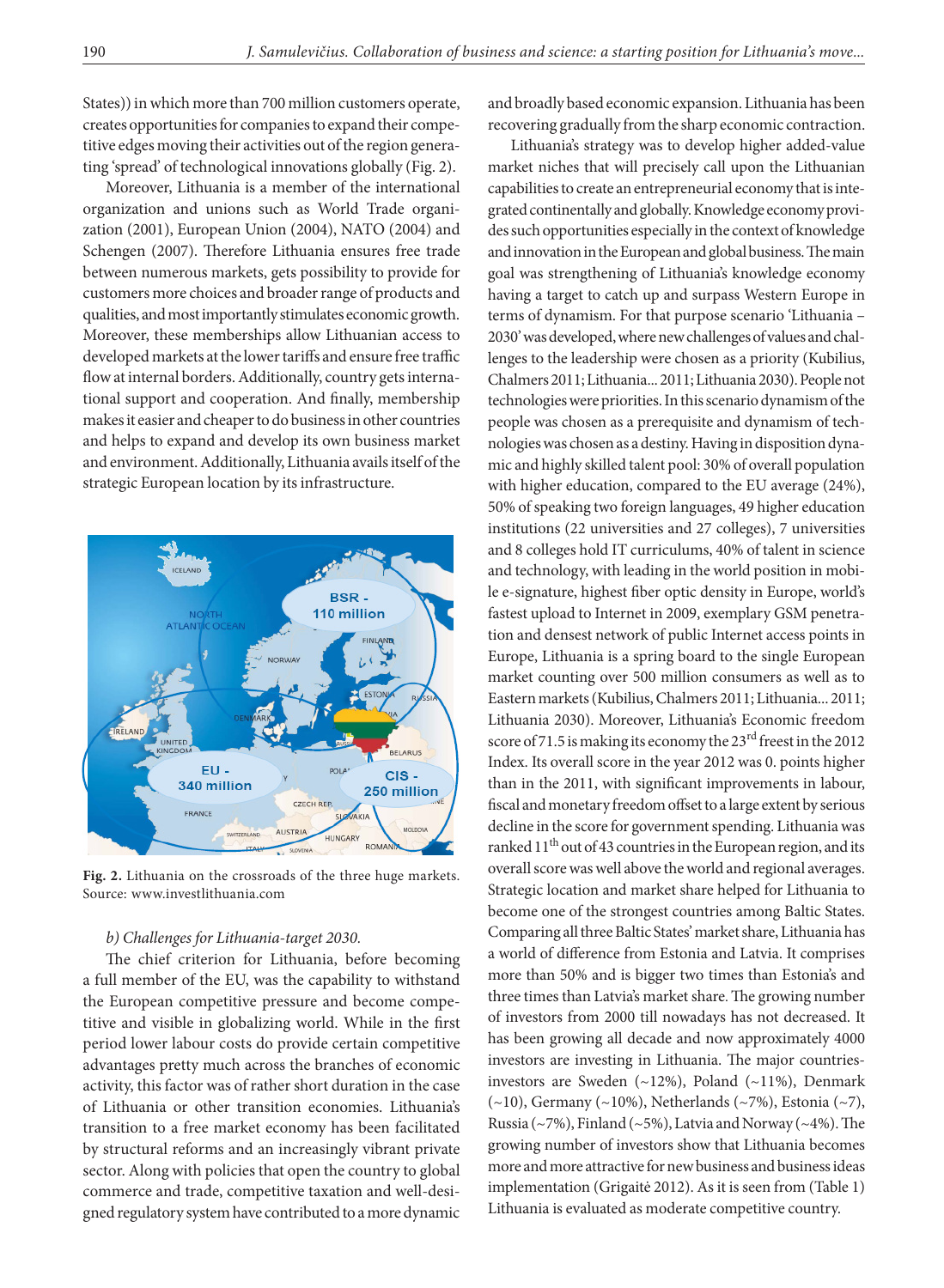|                                       | Lithuania | Latvia | Estonia |
|---------------------------------------|-----------|--------|---------|
| GCI rank                              | 4.3       | 4.06   | 4.56    |
| Institution(1)                        | 62        | 66     | 29      |
| Infrastructure(2)                     | 43        | 61     | 40      |
| Macroeconomic<br>environment(3)       | 73        | 93     | 21      |
| Health and primary<br>education(4)    | 46        | 49     | 26      |
| Higher education and<br>training(5)   | 26        | 34     | 23      |
| Goods market<br>efficiency $(6)$      | 64        | 60     | 29      |
| Labour market<br>efficiency(7)        | 54        | 47     | 16      |
| Financial market<br>development(8)    | 89        | 60     | 41      |
| Technological<br>readiness(9)         | 34        | 46     | 27      |
| Market size(10)                       | 79        | 95     | 100     |
| <b>Business</b><br>sophistication(11) | 54        | 71     | 53      |
| In novation(12)                       | 48        | 59     | 30      |

| Table 1. Gross Competitive Index of Baltic States (Global |  |
|-----------------------------------------------------------|--|
| competitiveness report 2011–2012; Grigaitė 2012)          |  |

So, Lithuania is evaluated as moderate competitive country. In this competitive score basic requirements and 12 pillars underpinning national competiveness and revealing macroeconomic state are included (Global competitiveness report 2011–2012; Grigaitė 2012).

- The institutional environment (1) is the first pillar determined by the legal and administrative framework within which individuals, firms, and governments interact to generate wealth. This pillar became even more apparent during the economic crisis, because it influences investment decisions and the organization of production and plays a key role in the ways in which societies distribute the benefits and bear the costs of development strategies and policies. Comparing this determinant among three Baltic States, it is clearly seen that in Estonia there is proper management and trust in the national business environment, which creates wealth. On the contrary, in Lithuania and Latvia – there are more barriers, and members of this institutional environment can not ensure trust in the national business development and its processes (Global competitiveness report 2011–2012; Grigaitė 2012).
- Extensive and effective infrastructure (2) is critical for ensuring the effective functioning of the economy, as it is an important factor determining the location of the economic activity and the kinds of activities or sectors that can develop in a particular instance. Lithuania and Estonia have quite well - developed infrastructure, which reduces the effect of distance between regions,

integrating the national market and connecting it at low cost to markets in other countries and regions. In addition, the quality and extensiveness of infrastructure networks significantly impact economic growth and reduce inequalities and poverty in a variety of ways (Global competitiveness report 2011–2012; Grigaitė 2012).

- The stability of the macroeconomic environment (3) is important for business and, therefore, it is important for the overall competitiveness of a country. Estonia is one of better macroeconomic environment examples, comparing with Latvia and Lithuania, and could be specified as a country in which government provides services efficiently and has ability to react to business cycles (Global competitiveness report 2011–2012; Grigaitė 2012).
- A healthy workforce (4) is vital to a country's competitiveness and productivity: poor health leads to significant costs to business. Moreover, basic education increases the efficiency of each individual worker. Therefore the score of Lithuania and Latvia is a little bit less than that of Estonia, and it could be noted that Estonian workforce is more efficient and productive comparing with other Baltic States (Global competitiveness report 2011–2012; Grigaitė 2012).
- Comparing the fifth pillar (5) (higher education and training) Lithuania and Estonia have very good scores and economies of these countries could move up the value chain beyond simple production processes and products and most importantly are able to adapt rapidly to the changing environment and evolve needs of the production system (Global competitiveness report 2011–2012; Grigaitė 2012).
- Only Estonia could be labelled as a country of efficient goods market (6) and could be characterized as well positioned to produce the right mix of products and services given its particular supply and demand conditions, as well as to ensure that these goods can be most effectively traded in the economy. Moreover, such high rank shows that country has healthy market competition, both domestic and foreign. Therefore, in Lithuania and Latvia economies are disharmonious markets, in which business productivity cannot be ensured (Global competitiveness report 2011–2012; Grigaitė 2012). Labour markets (7) have the flexibility to shift workers from one economic activity to another rapidly and at low cost and also to ensure a positive effect on worker performance and the attractiveness of the country for talent. However, comparing all states, Lithuania is ranked the worst and loses workers' effectiveness, because workers are not allocated to their most efficient use in the economy and not provided with incentives to give their best effort in their jobs (Global competitiveness report 2011–2012; Grigaitė 2012).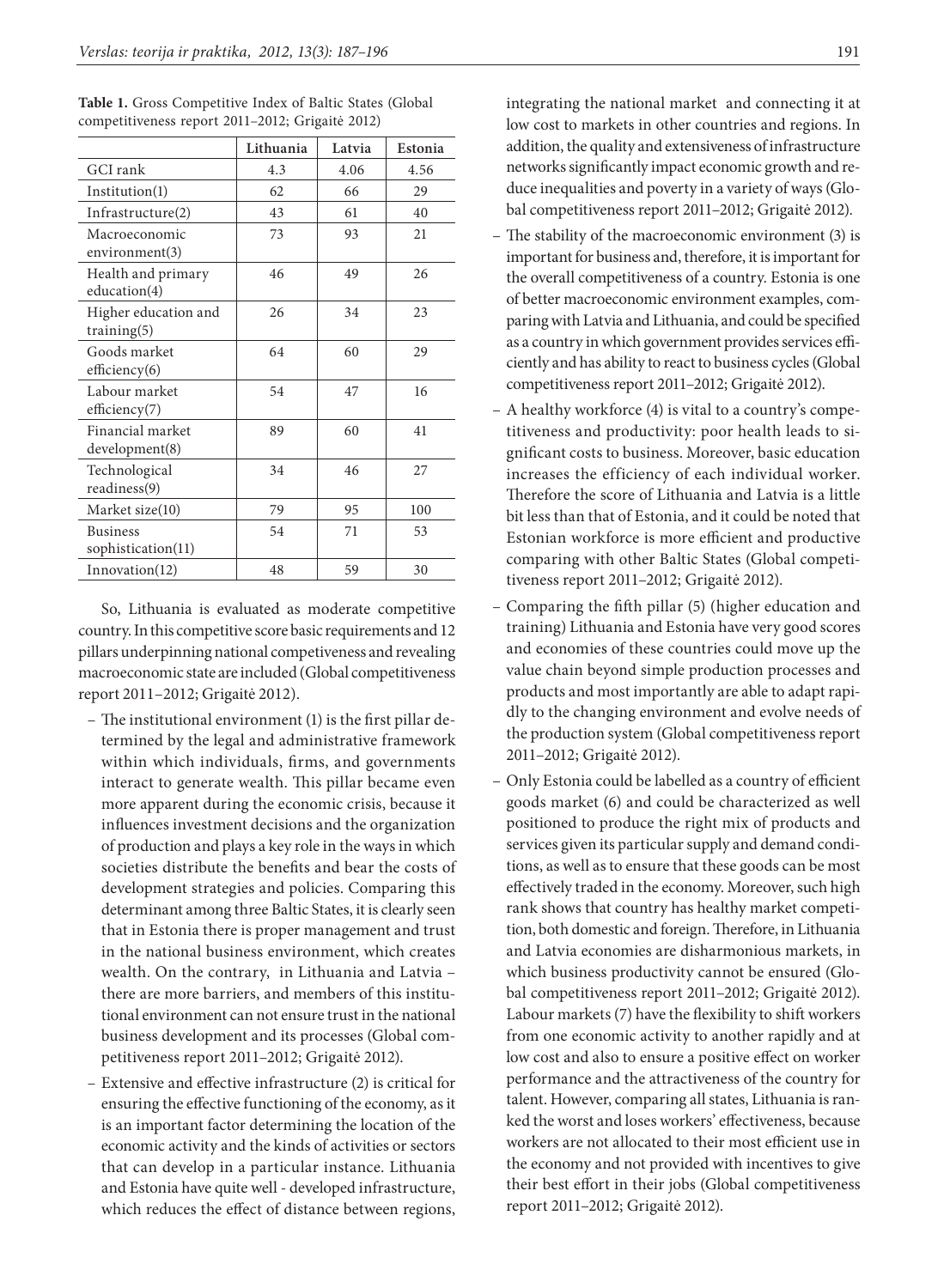- Evaluating financial market (8) development Lithuania is one more time ranked as the worst country among other Baltic States. Therefore the country does not have well functioning financial sector for economic activities and thus cannot properly make capital available for private sector investment from such sources as loans from a sound banking sector, well regulated securities exchanges, venture capital, and other financial products (Global competitiveness report 2011–2012; Grigaitė 2012).
- The technological readiness pillar (9) measures the agility with which an economy adopts existing technologies to enhance the productivity of its industries, with specific emphasis on its capacity to fully leverage information and communication technologies in daily activities and production processes for increased efficiency and competitiveness. According to rank of this pillar it is obvious that Lithuania and Estonia have ability to innovate and expand the frontiers of knowledge. Whereas Latvia cannot so fast react and adopt new technologies and has barriers in innovation development (Global competitiveness report 2011–2012; Grigaitė 2012).
- The size of the market affects (10) productivity since large markets allow firms to exploit economies of scale. Previous analyses showed that Lithuania is open and positively associated with growth (according to macro indexes). This conclusion is also approved by the tenth pillar – market size which shows country's possibilities to grow and expand, moreover, to be more competitive and attractive comparing with Latvia and Estonia (Global competitiveness report 2011–2012; Grigaitė 2012).
- Business sophistication (11) concerns two elements that are intricately linked: the quality of a country's overall business networks and the quality of individual firms' operations and strategies. According to this pillar's ranks Lithuanian and Estonian efficiency is higher, greater opportunities are created for innovation in processes and products, and more barriers are reduced to entry for new firms comparing with Latvia (Global competitiveness report 2011–2012; Grigaitė 2012).
- Innovation (12) is particularly important for economies as they approach the frontiers of knowledge and the possibility of integrating and adopting exogenous technologies. Thus Lithuania is evaluated as middle – ranked country and improves its productivity in several areas. However, this twelfth pillar is supported less by both the public and the private sectors comparing with Estonia. In particular, it means less investment in research and development (R&D), not so extensive collaboration in research between universities and industry, and the protection of intellectual property (Global competitiveness report 2011–2012; Grigaitė 2012).

Taking into account all these analyses, it should be noted that Lithuanian advantages are infrastructure, very good location and market features, additionally, the country has quite good technological readiness and business sophistication. All these determinants make country open, competitive and most importantly ensure the possibility for dynamic growth and expansion. However, some factors such as macroeconomic environment, labour market efficiency and financial market development affect the country negatively and tend to weaken Lithuanian business environment and attractiveness (Global competitiveness report 2011–2012; Grigaitė 2012).

Stable political and economic environment ensured by EU, NATO and WTO membership, Europe's prime transport center, innovation driven knowledge economy (global laser, biotech, IT leadership), top quality talent pool, competitive business operation environment are those predicable arguments which show that Lithuania is more than prepared for radical start in creation of innovative economy and a country creating innovations and added value for the entire world.

### **5. Strengthening of knowledge intensive business and education as a key driver for Lithuania's future growth**

The dominant challenge for Lithuania is how to use a considerable theoretical research (e.g. biotech, lasers, ITC leadership, nanotechnologies, semiconductors, game theory) potential of the Lithuanian research institutes, universities, and industry. There is a need to develop a practice-oriented strategy for knowledge-based industries. The biotechnology industry was one of a key allied industries in Lithuania, which has been developing since the 1990s and is regarded as one of the most sophisticated in Central and Eastern Europe. It is estimated that the sector employs 700 people, including 160 R&D employees, while its total annual revenues exceed 50 million EUR. The success of the Lithuanian biotechnology industry has been reinforced by the return of Lithuanian scientists who had spent over a few years abroad. However, the potential goes beyond this with a pool of 18,000 R&D researchers and specialists in Lithuania today. 15 research institutions carry out chemical and biochemical research on protein, enzymes and nucleic acid for pharmaceutical purposes, 16 institutions, including five major universities, train biotechnology and business specialists in cooperation with both domestic and foreign biotechnology companies.

Lithuania is known and proud of innovations and inventions by its researchers. Our mentioned laser technology is another key allied industry, which has placed Lithuania on the global map. The success story of Lithuanian laser technologies was driven by fundamental and applied research in the field of laser physics and technology conducted in Lithuania already for more than forty years, strong science and manufacture collaboration infrastructure, professi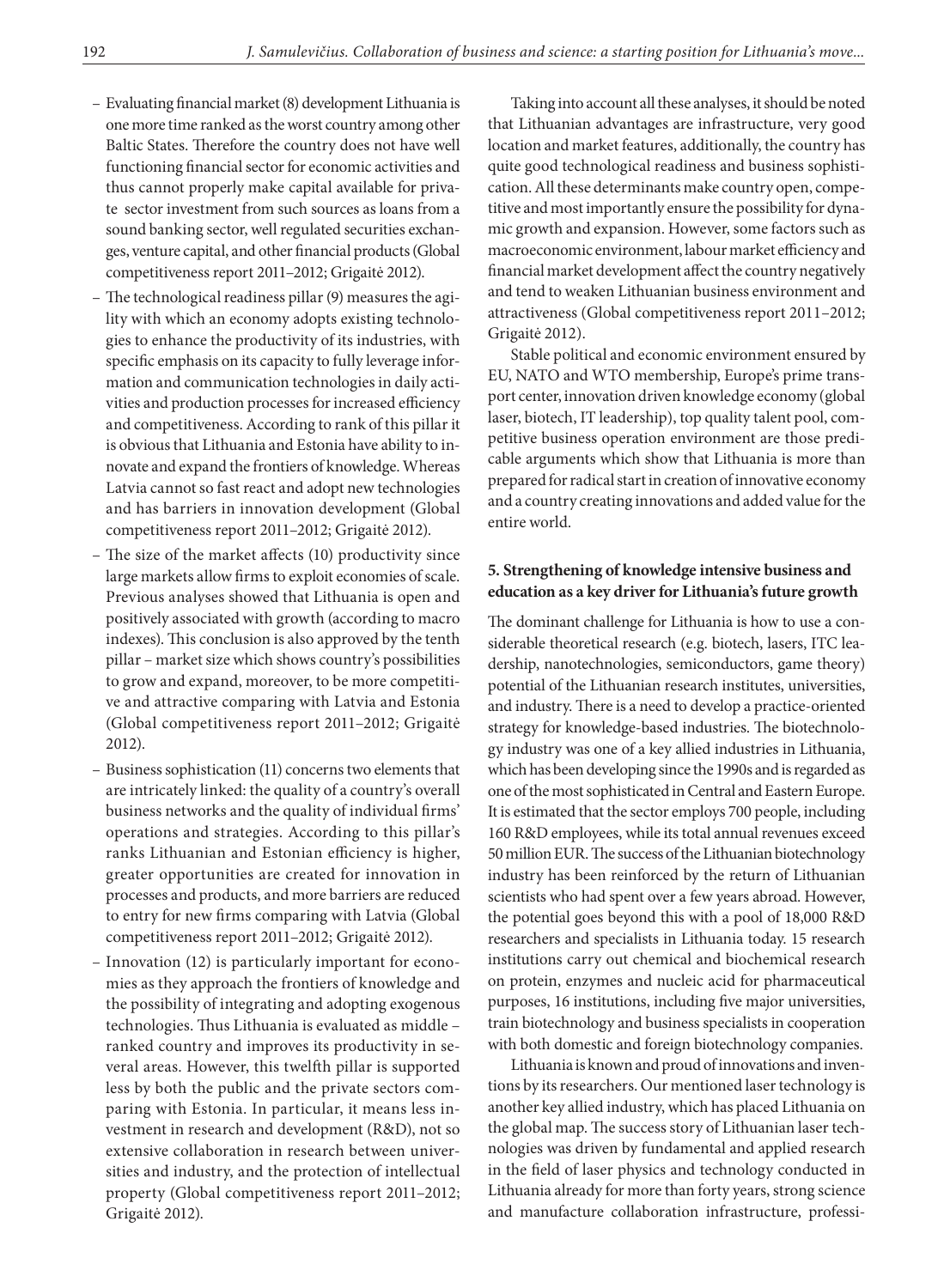onal training and availability of high quality specialists. The Lithuanian laser industry firmly positioned on the global market, holds more than half of the world's market for high energy pico-second lasers as well as ultra-fast parametric light high-energy pico-second lasers as well as ultra-fast parametric light generators. The Lithuanian laser sector players export about 85% of their products to 100 countries around the world. The majority–three quarters of total production is sold in Europe and North America. However, the rapidly growing Asian market is another target for Lithuanian laser manufacturers. The Lithuanian laser industry is growing more rapidly than the global market: during period of 2003–2008, its sales increased by 140%, whereas the world wide laser technology sector went up by 45%. In the year 2003, 8% of total production was sold on the local market while in 2008 this index amounted to twice as much. In the long run Lithuania's laser industry presents attractive business expansion opportunities to foreign investors: long- term (since 1966) laser development and manufacture traditions, leading Lithuanian laser equipment competitiveness in international markets. World's first tunable wavelength laser NT200 produced by Lithuanian ISO9001 certified manufacturer of lasers, laser systems and components for R&D and industrial applications EKSPLA won the world's best Scientific Laser award at the prestigious 2010 Prism Awards for Photonics Innovation in San Francisco. Global leadership in transferring fundamental research into manufacture: 11 science and laser technology research centres carry out fundamental research. About 85% of production is exported to all continents. Annual sector growth of about 20% and largest share in value added created on the national market, one of the targets – best educated, most multilingual and highest quality talent pools. Currently 16 laser technology companies, employing over 450 highly qualified specialists operate in Lithuania. The number of employees increased more than twofold over the last five years. Every tenth Lithuanian laser industry professional holds a PhD.(The laser industry in Lithuania).

Educational institutions in European countries are still somewhat attached to the subject-based teaching/learning and this problem is therefore more pronounced in Europe than in North America.

Nowadays all over the world higher education and universities are preparing themselves for new status quo and challenges which are predicted by social and economic processes and new business opportunities. Looking to the trends in global higher education, private education occupies leading positions and is on the rise. The global education market amounts to more than 2.3 trillion USD, with around 15% in the developing world. Private sector participation is growing while government regulations are becoming more liberalized. At the moment private higher education market is estimated to be worth more than 350

billion on current expenditures alone and is growing further (Trends in global higher education...).

As concerns private sector of higher education in Lithuania,it is rather more than weak. Only 3% of university students study in private sector. Some competition appears when we look to the social sciences sector. Being more flexible,private institutions have a possibility to pay higher salaries and use foreign lectors,even some subjects are possible to be bought from outside. In general, public sector of higher education in Lithuania is responsible for the most specialists available in the field of technologies, natural sciences, life sciences, humanities and arts. In the nearest future the competition between universities should not be local but global. From our point of view, public universities in the short run will be the most important driving force for competitiveness of Europe in the future.

At present there are 21 universities (state and private) and 27 colleges in Lithuania. The country is well above the EU average by the proportion of students per 1000 to the total population aged  $20-29$  (LT – 73.21; EU – 52.8) (Medvedeva 2011). Lithuania has switched over to the European model of higher education that makes a clear distinction between university and non-university studies. They are divided into undergraduate, graduate and postgraduate studies. The common time and workload framework allows for a bigger mobility of students and comparability of degrees and other higher education prospects. As concerns future of Lithuanian universities, they must be prepared for new challenges which are posed by the internationalization of higher education, aging population, global energetic, climate and macroeconomic changes. Solving these problems universities must be prepared to identify, detect, analyze and prepare recommendations for new business opportunities which are most feasible to invest in. Universities should be both initiators and leaders in this activity and have to develop new curriculum and tools, new learning approaches such as learning by doing or learning by developing, implementation of which can combine aspects of innovation in learning and business. Moreover, universities should be initiators or leaders of this activity not only in their local regions, but going international. On the agenda of higher education there is internationalization, cross-border education, different policy rationales and approaches to cross-border education, etc. At the moment number of international students in Lithuania is less than one percent. Therefore, most of Universities have to develop new policy challenges, new curriculum that applies to professors and students. Lithuania's higher education is still looking for a better model of regulation of universities, for improvements which could help Lithuanian universities to compete more successfully at global level. From this point of view many changes must come from inside of the universities. This is due to internationalization and the rapid exchange of information, via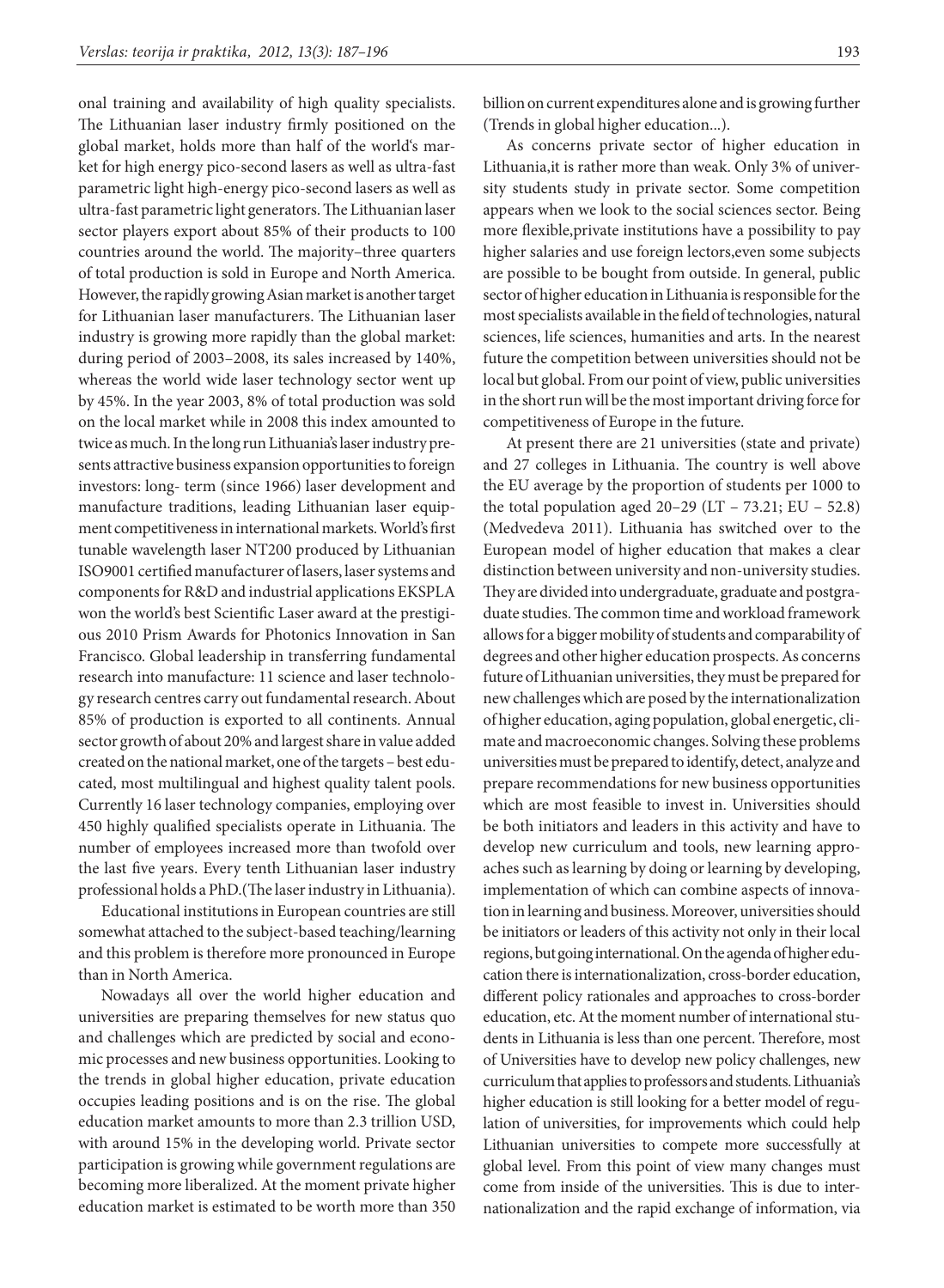programs for the mobility of academics, administration staff and students. Right now we have some achievements: Vilnius University has participated in the EU sponsored JOIMAN project related to the management of Joint Master Programs, also is a member of different networks such as EUA, IAU, UNICA, BUP, BSRUN, etc. Vilnius Gediminas Technical University was an active partner of the European research programs ( $6<sup>th</sup>$  and  $7<sup>th</sup>$ ) FRAMEWORK, PHARE, COST, EUREKA, NATO, etc. Mykolas Romeris University was a pioneer in establishing UNESCO organization of higher education (IAU) in Lithuania and the first University in Lithuania which changed its status to public body. According to WEB of World University ranking, the University of Tartu takes the first place among the Universities of the Baltic States (place 483 in the world) and Vilnius Gediminas Technical University comes second (place 634 in the world) (Ranking Web of World Universities 2012).

Nowadays all over the world universities must be prepared for new challenges which are predicted by rapidly changing socioeconomic processes. They must be prepared to identify, detect and analyze new business opportunities. It could well be that knowledge management is that vehicle and that frame of mind that can help support research networks, which are the lifeblood of the integration into Global research.

All these achievements show us that internationalization of higher education is demand-driven priority of leading universities in Lithuania, which can support emerging economies, developing and transition countries to build or strengthen their capacity of higher education.

Bridging science and business or academic collaboration is the new agenda and a new target of how to survive under conditions of uncertainty, we have in mind conditions of global recession.

### **6. Bridging science and business together: Lithuania's case study**

The theory-practice gap has been something of a problem inherited from the communist period, as are the inter-institutional collaboration shortcomings. One important aspect of that challenge is the interdisciplinary and cross-disciplinary nature of modern business models that mandates integrative thinking and puts a premium on those managers who are able to integrate functional perspectives.

In today's world, when we've already extended era of the zero-growth economy, separate market participants are unable to achieve good results which knowledge economy requires.

The key for solving problems are networks, clusters and other common activities (Melnikas, Samulevičius 2009). In the network of such knowledge institutions there are very popular objects of knowledge economy such as knowledge camps, houses, towers, islands, technological parks, valleys, transport hubs, etc.

Five integrated R&D centers (valleys) were established in 2007–2009, two of which are in Vilnius (Santara and Sunrise Valleys of electronics, nanotechnologies, ITT and biomedicine), two are in Kaunas (Santaka and Nemunas Valleys of ITT, mechatronics, chemistry and agriculture) and one Maritime Valley in Klaipėda.

These valleys, firstly, give possibility for access to skills and networking, i.e. concentration of scientists, researchers, developers and university academia, close collaboration of knowledge-intensive businesses with science and study institutions, opportunity to be co-located with other companies in the same sector (clusters) and region. Secondly, Lithuanians get advantages of research excellence i.e. open access labs, R&D projects supported by EU/state, application of research results in industry and business. Moreover, it ensures innovation and new technology development and comfortable conditions to establish new technology oriented businesses – offices, labs and business incubators. Finally, it helps to increase international competitiveness.

By developing valleys in Lithuania it is sought to create clusters of research, higher education and knowledge-based economy of an international level, to speed up the creation of knowledge-based society and to strengthen Lithuania's competitiveness.

Valleys in Lithuania are created seeking to concentrate, renew and optimize the infrastructure, which would enable state-of-the-art technologies and other most promising sectors of science, technologies and business to be developed, relations between scientific research and higher education to be strengthened, close interaction between scientific research, science, higher education and knowledge-intensive business to be ensured, as well as to engage in training researchers and other specialists.

Also, it is sought to develop scientific co-operation of the highest level on the national and international scale, to attract necessary foreign investments of great intellectual potential, and on the basis of research and higher education, as well as knowledge-intensive business to create clusters of knowledge-based economy.

Knowledge economy clusters are successfully created near Universities in different countries. Our neighbours-Nordic countries are developing very successfully towards this direction. In recent years Finland and Sweden pooled their resources for R&D especially in the last decade that influenced growth of high- tech level of production in exports of those countries. Technological parks "Kista" and "Technopolis" are well known knowledge economy clusters all over the world. The neighbouring country Poland also has great achievements in this field of activities. Poland is successfully developing 45 ha square Technological Park "Techno port" near the capital Warsaw. Good conditions for successful activities started in Vilnius "Sunrise Valley" where special social enterprise "Sunrise Valley" in May of 2003 was established.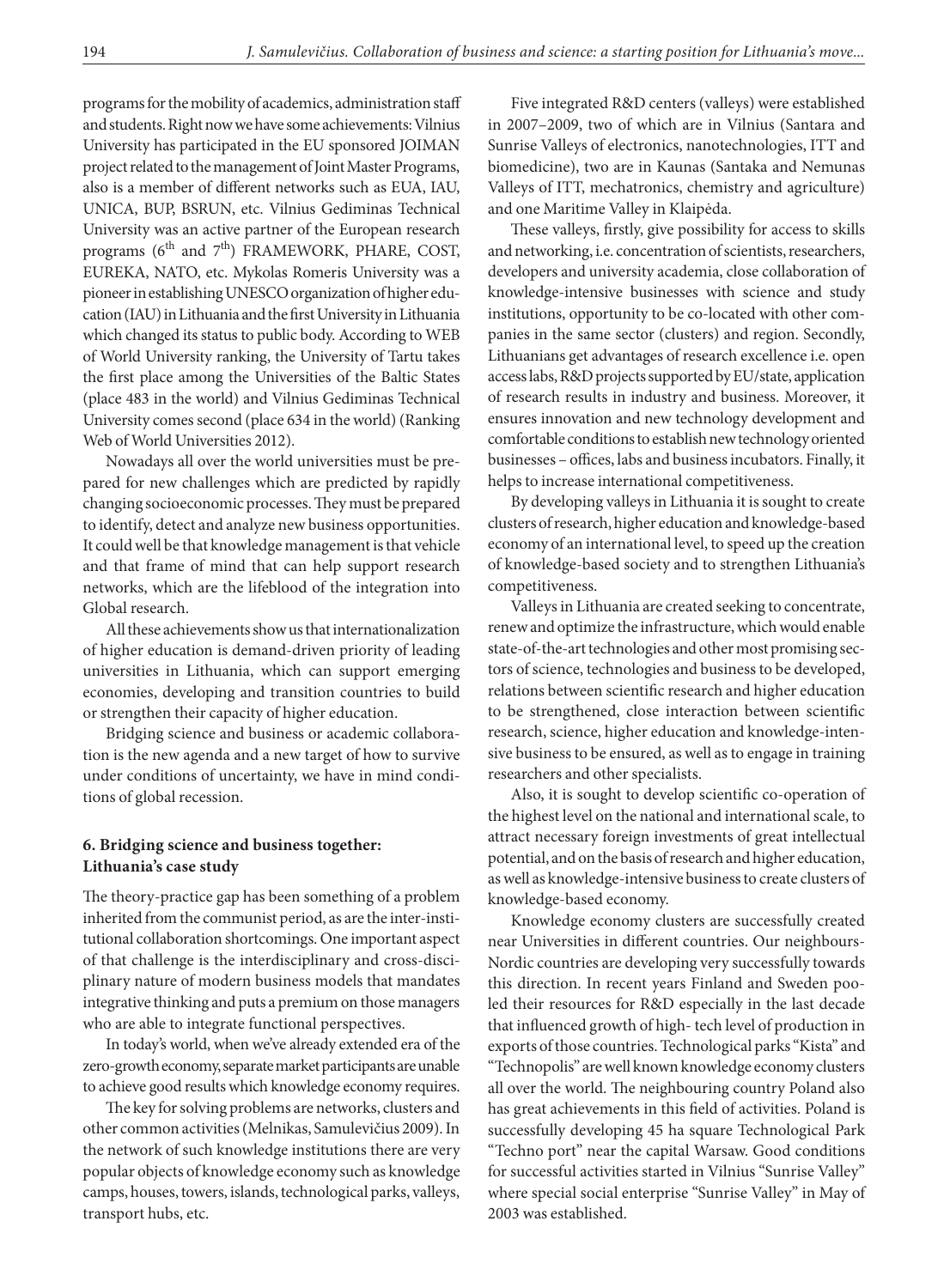"Sunrise Valley" in Vilnius is one of innovative centers, which was deliberately modeled after the Silicon Valley, California, where "Eastman Kodak", "General electric", "Intel Fairchild", "Lockheed", "Hewlett Packard" and other companies started and developed their activities.

Vilnius University and Vilnius Gediminas Technical University, well known Lithuania's corporate leaders: ALNA, SONEX, OMNITEL, BITE GSM, EKSPLA, Laser Research Institute, the members of the Knowledge Economy Forum of Lithuania were founders of this public unit. In February 2004 Vilnius City Municipality became a stakeholder in public company "Sunrise Valley", EKSPLA Ltd. transferred its authorities as "Sunrise Valley" stakeholder to Association of Laser and Photonics Science and Business Institutions in July 2005. Association unites nine Lithuanian R&D institutions and business companies.

In reality "Sunrise Valley" accumulated theoretical and practical potential of the best Lithuanian research Institutes, Universities, think tanks, consultants, firms and organizations and is ready to tap into the growing stock of global knowledge and adapt it to local needs. The overall aim of creating "Sunrise Valley" cluster is to contribute to the growth of wider global eonomy and will serve for developing of Lithuania's worldwide competitiveness.

It will be done by creating favourable business conditions, promoting cooperation between business, research and education, investment in research and development, ensuring technology transfer & intellectual property rights, launching business support services.

"Sunrise Valley" project's objectives are: to provide modern conditions for quality education and research linked to professional activity and business environment, generate employment opportunities for highly qualified university graduates, scientists and other specialists, provide favourable conditions for commercialization of research, act as an indispensable link between currently active science and technology parks and business incubating system in Vilnius, provide basis for local and foreign investment for the research projects.

In the long run (till 2015) "Sunrise Valley" the largest unit of Lithuania's knowledge cluster must be developed into the largest innovation centre in the Baltic States, where high added-value products and services will be created. "Sunrise Valley's" long run vision: laser, information technologies and telecommunications businesses, business/science center unit for technology demonstration, intellectual property development center, high-tech laboratories for industry and science, business incubator and facilities for start-ups, recreation and commercial zones will expand, among other things including conference facilities, hotels, and the libraries.

Such a vision for "Sunrise Valley" was predicted by International Consortium "Centre for Strategy and Evaluation Services", famous Technological parks from Great Britain, Sweden and experienced local business partners. According to the evaluations by the year 2015 in territory of 2,5 ha about 150 new high-tech enterprises with more than 3000 employees will be created, among them: as mentioned above, Innovation Center for the development of laser and IT as well as the formation of business incubator and a scientific–technological park. It will be companies established by Universities and Research Centers, where students, professors and researchers from those institutions will work (Sunrise Valley).

### **7. Conclusions**

The paper concludes that the needs for efficient cooperation between the systems of research, teaching, training, consultancy and practical production prove to exist in all spheres of modern society and its social economic life. Bridging science and business together is the important priority and a wave of the future in the process of the creation of knowledge-based economies:

- 1. The transition towards a knowledge economy requires that policy makers understand the comparative strengths and weaknesses of their countries and then act upon them to develop appropriate short and long-term policies and investments. It is essential for any country in developing structures for their knowledge based economies, to develop their own best practices based on their history and cultural development. Who better can develop its own strategy but the government of a particular country.
- 2. Lithuania will need to develop higher value-added market niches that will precisely call upon the Lithuanian capabilities to create an entrepreneurial economy that is integrated continentally and globally. Knowledge economy provides such opportunities especially in the context of knowledge and innovation in the European and global business.
- 3. Bridging science and business together provides a compelling platform to research the issues of upgrading competitive advantage in developed countries and contract out non-core competencies to emerging markets.

Conclusion was made, that the bridging science and business together via creating a network of knowledge institutions and projects based on innovative scheme such as Sunrise and Santara Valley in Vilnius, Santaka and Nemunas Valley in Kaunas and Klaipėda Maritime Valley, deliberately modeled after the Silicon Valley, California, create the starting position not only for Lithuania's move to radical economic changes. Post-communist and other emerging market countries are well advised to jump to these new opportunities as they represent the best chance yet to realize the "latecomer's advantage" by leapfrogging to technologies and models of doing business which are new for Western countries as well.